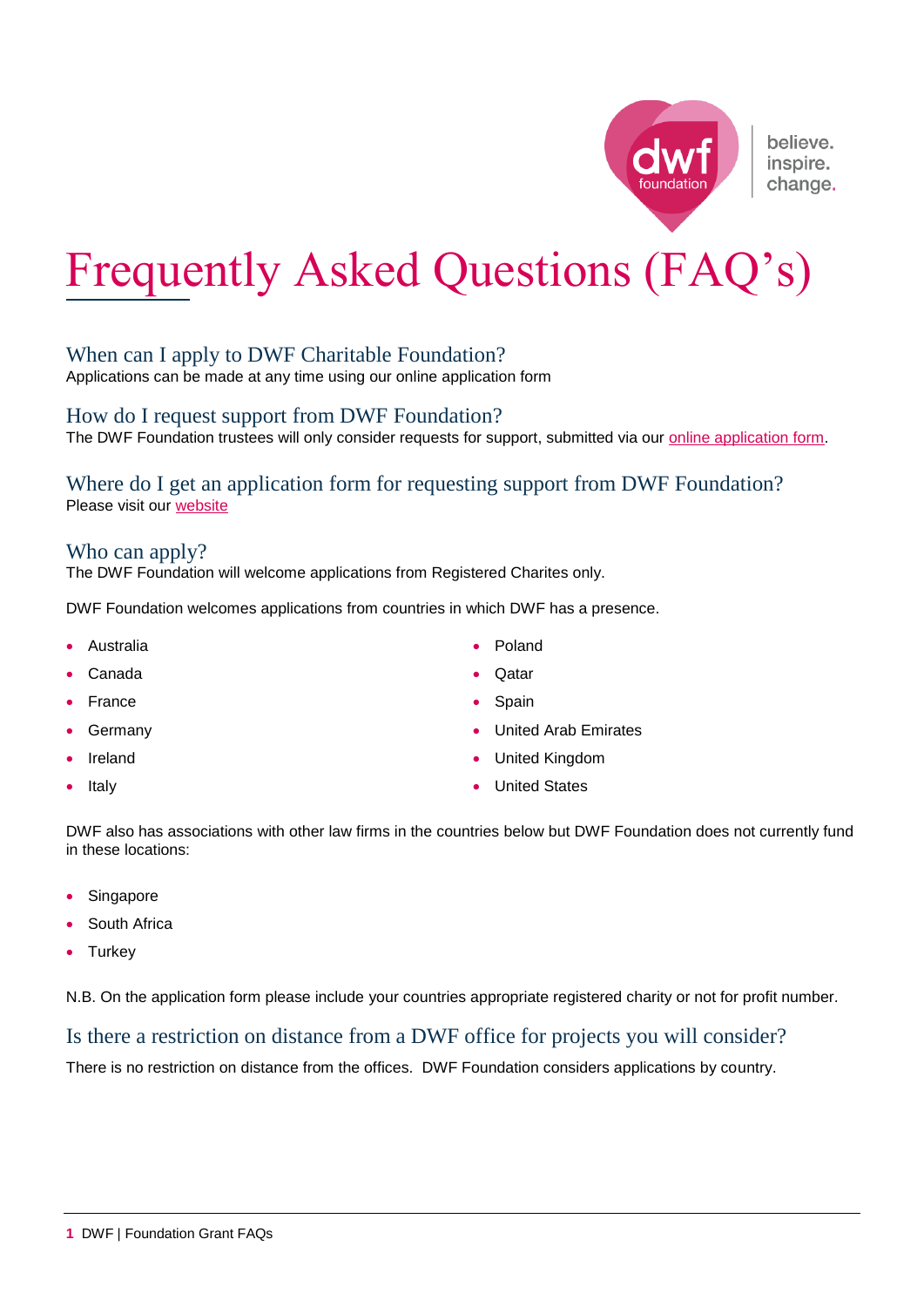## Are there deadlines for applications?

There are no deadlines for applications and requests can be submitted at any time. We do however have a cur off point for the next meeting the application will be considered, please see the timetable below in "How often we condier requests".

## Notification of the outcome of your application?

Due to the volume of applications received and to help keep administrative costs to a minimum we will only notify successful applicants. If you have not had a response within four months then unfortunately your application has been unsuccessful.

## Who makes the decision on what projects are supported?

DWF Foundation trustees make the decisions on what requests are supported. Our Trustee Board is made up of individuals from within DWF who volunteer their time to support the work of the DWF Foundation.

#### How often do you consider requests for support?

Applications will be accepted at any time and if eligible for funding will be presented at the next Grants Committee meeting. Please see below guidelines on timescales for applications:

| Date submitted         | Grant committee meeting | Applicants notified by end |
|------------------------|-------------------------|----------------------------|
| 1 October - 31 January | March                   | March                      |
| 1 February - 30 April  | June                    | June                       |
| 1 May $-$ 31 July      | September               | September                  |
| 1 August - 31 October  | December                | December                   |

## What is the minimum and maximum size of grant you can apply for?

There is no minimum grants size you can request. However due to the amount of funding available our maximum grant size is £5000.

### Do you fund more than one year projects?

Due to the amount of funding available we will only provide funding for one off grants. However this may change in the future depending on the availability of funds.

#### Do you fund organisations that are not charities?

The DWF Foundation will only fund registered charities.

### Do you fund running costs?

Due to the funds available we will only fund running costs if they are part of a project application.

#### Do you fund salaries?

We do not fund salaries we would consider supporting sessional worker costs but only as part of a specific project.

## How often can I apply for a grant?

Charities receiving funding from us should allow 12 months to elapse from our last grant award before making a new application.